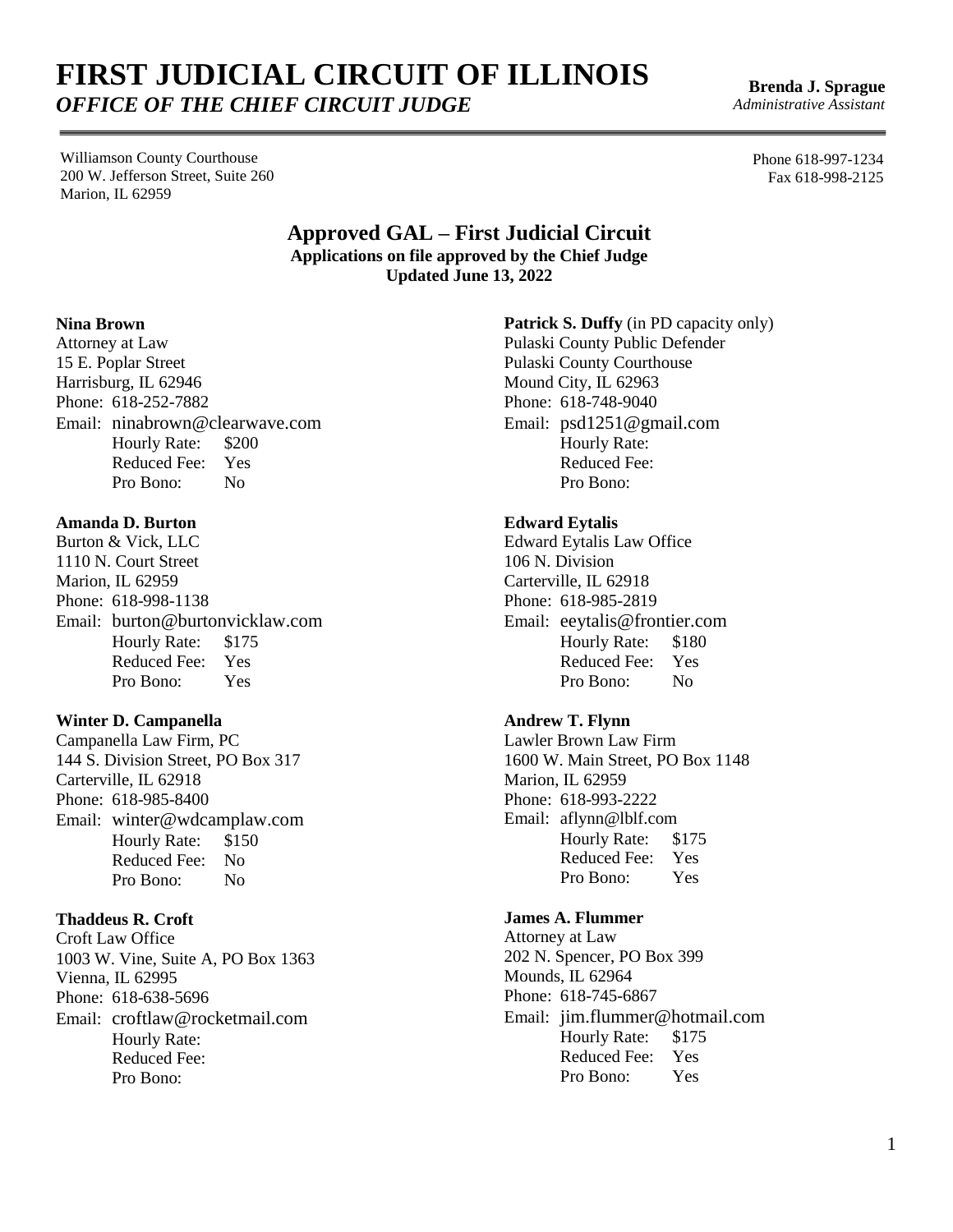#### **Maria B. Hafford**

Attorney at Law PO Box 575 Marion, IL 62959 Phone: 618-997-8989 Email: maria@haffordlaw.com Hourly Rate: \$175 Reduced Fee: Yes Pro Bono: Yes

## **M. Christine Heins**

M. Christine Heins, Attorney at Law 1809 Walnut Street, Suite One Murphysboro, IL 62966 Phone: 618-684-8466 Email: [mchristineheinslaw@gmail.com](mailto:mchristineheinslaw@gmail.com) Hourly Rate: \$200 - \$250 Reduced Fee: Yes Pro Bono: No

## **Neal Heflin**

Heflin Law Firm 820 Karnes Road Galatia, IL 62935 Phone: 618-899-2665 Email: [heflinlawfirm@yahoo.com](mailto:heflinlawfirm@yahoo.com) Hourly Rate: \$125 Reduced Fee: Yes Pro Bono: No

## **Addam Blake Holder**

Richard Kruger Law Firm 110 W. 5th Street, PO Box 568 Metropolis, IL 62960 Phone: 618-524-9302 Email: [aholder@khhlawfirm.com](mailto:aholder@khhlawfirm.com) Hourly Rate: \$150 Reduced Fee: Yes Pro Bono: No

## **Eugenia C. Hunter**

Attorney at Law 905 W. Cherry Carbondale, IL 62901 Phone: 618-457-0476 Email: [ech99@msn.com](mailto:ech99@msn.com) Hourly Rate: \$180 Reduced Fee: Yes Pro Bono: Yes

## **Tammi N. Jackson**

Attorney at Law | Jackson Law LLC 317 East Poplar, Suite D, PO Box 303 Harrisburg, IL 62946 Phone: 618-252-3536 Email: tammi@tnjacksonlaw.com Hourly Rate: \$250 Reduced Fee: Yes Pro Bono: No

#### **Daniel Klingemann**

Hunn Klingemann, P.C. 905 N. Court Street Marion, IL 62959 Phone: 618-579-1454 Email: daniel@hklawoffice.com Hourly Rate: \$195 Reduced Fee: Yes Pro Bono: Yes

## **Celeste Korando**

Celeste Korando, Attorney at Law 810 Locust, Suite 2 Murphysboro, IL 62966 Phone: 618-214-1268 Email: [celestehanlin@yahoo.com](mailto:elestehanlin@yahoo.com) Hourly Rate: \$125 Reduced Fee: Yes Pro Bono: Yes

#### **J. Jeremy Lloyd**

Attorney at Law PO Box 455 Vienna, IL 62995 Phone: 618-658-2889 Email: [governor5004@yahoo.com](mailto:governor5004@yahoo.com) Hourly Rate: \$150 Reduced Fee: Yes Pro Bono: No

#### **Brandon C. Mayberry**

Law Offices of Brandon C. Mayberry 104 W. Calvert Street Marion, IL 62959 Phone: 618-579-5250 Email: [bmayberry@bmayberrylaw.com](mailto:bmayberry@bmayberrylaw.com) Hourly Rate: Reduced Fee: No Pro Bono: No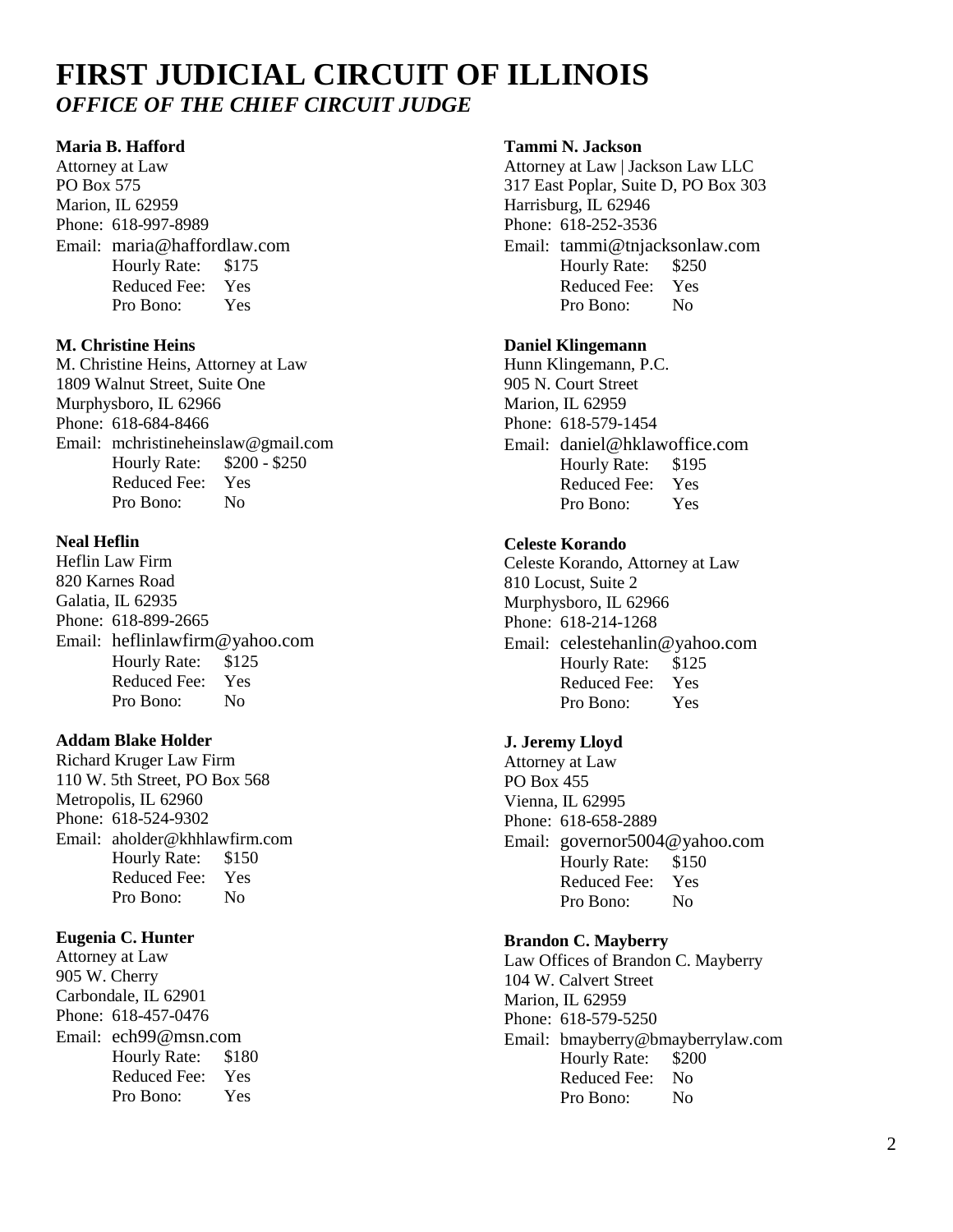## **Donna White McCann**

McCann & McCann 105 E. Walnut Street Murphysboro, IL 62966 Phone: 618-684-5122 Email: [donna@mccann-law.com](mailto:donna@mccann-law.com) Hourly Rate: \$100-150 Reduced Fee: No Pro Bono: N/A

#### **Andrea McNeill**

Andrea McNeill, Attorney at Law 503 W. Jackson Street Marion, IL 62959 Phone: 618-997-7762 Email: [andrealmcneill@gmail.com](mailto:andrealmcneill@gmail.com) Hourly Rate: \$175 Reduced Fee: No Pro Bono: No

#### **Amanda B. Moore**

Hunn Law Group, P.C. 317 E. Poplar Street, Suite C Harrisburg, IL 62946 Phone: 618-997-7762 Email: [amanda@hunnlawgrouppc.com](mailto:amanda@hunnlawgrouppc.com) Hourly Rate: \$200 Reduced Fee: No Pro Bono: No

#### **Angela M. Povolish**

Feirich/Mager/Green/Ryan 2001 West Main Street, PO Box 1570 Carbondale, IL 62903 Phone: 618-529-3000 Email: apovolish@fmgr.com Hourly Rate: \$175 Reduced Fee: Yes Pro Bono: No

## **Melissa Presser**

Attorney at Law, LLC PO Box 542 Golconda, IL 62938 Phone: 618-771-7025 Email: [mpresser@mpresserlaw.com](mailto:mpresser@mpresserlaw.com) Hourly Rate: \$150 Reduced Fee: No Pro Bono: Yes

#### **Meagan Rich**

Meagan Rich Attorney at Law, LLC 611 North Court Street Marion, IL 62959 Phone: 618-579-0579 Email: [meagan.richlaw@hotmail.com](mailto:meagan.richlaw@hotmail.com) Hourly Rate: \$200<br>Reduced Fee: Yes Reduced Fee: Pro Bono: Yes

## **Allen Roe**

Law Office of Allen Roe One South Main Harrisburg, IL 62946 Phone: 618-294-8710 Email: [roelaw@outlook.com](mailto:roelaw@outlook.com) Hourly Rate: \$150 Reduced Fee: Yes Pro Bono: No

## **Patrick Sharpe**

Maurizio & Sharpe 1508 West Main Street, PO Box 1849 Marion, IL 62959 Phone: 618-998-1515 Email: [psharpe@mauriziolaw.com](mailto:psharpe@mauriziolaw.com) Hourly Rate: \$150 Reduced Fee: Yes Pro Bono: No

#### **Diane M. Speir**

Law Office of Diane Speir, LLC 1400 N. Wood Road Murphysboro, IL 62966 Phone: 618-549-5159 Email: [dspeir@frontier.com](mailto:dspeir@frontier.com) Hourly Rate: \$150 Reduced Fee: Yes Pro Bono: Yes

#### **Sarah Taylor**

Barrett, Twomey, Broom, Hughes & Hoke, LLP PO Box 3747 Carbondale, IL 62912 Phone: 618-457-0437 Email: [staylor@btbhh.com](mailto:staylor@btbhh.com) Hourly Rate: \$185 Reduced Fee: Yes Pro Bono: Yes